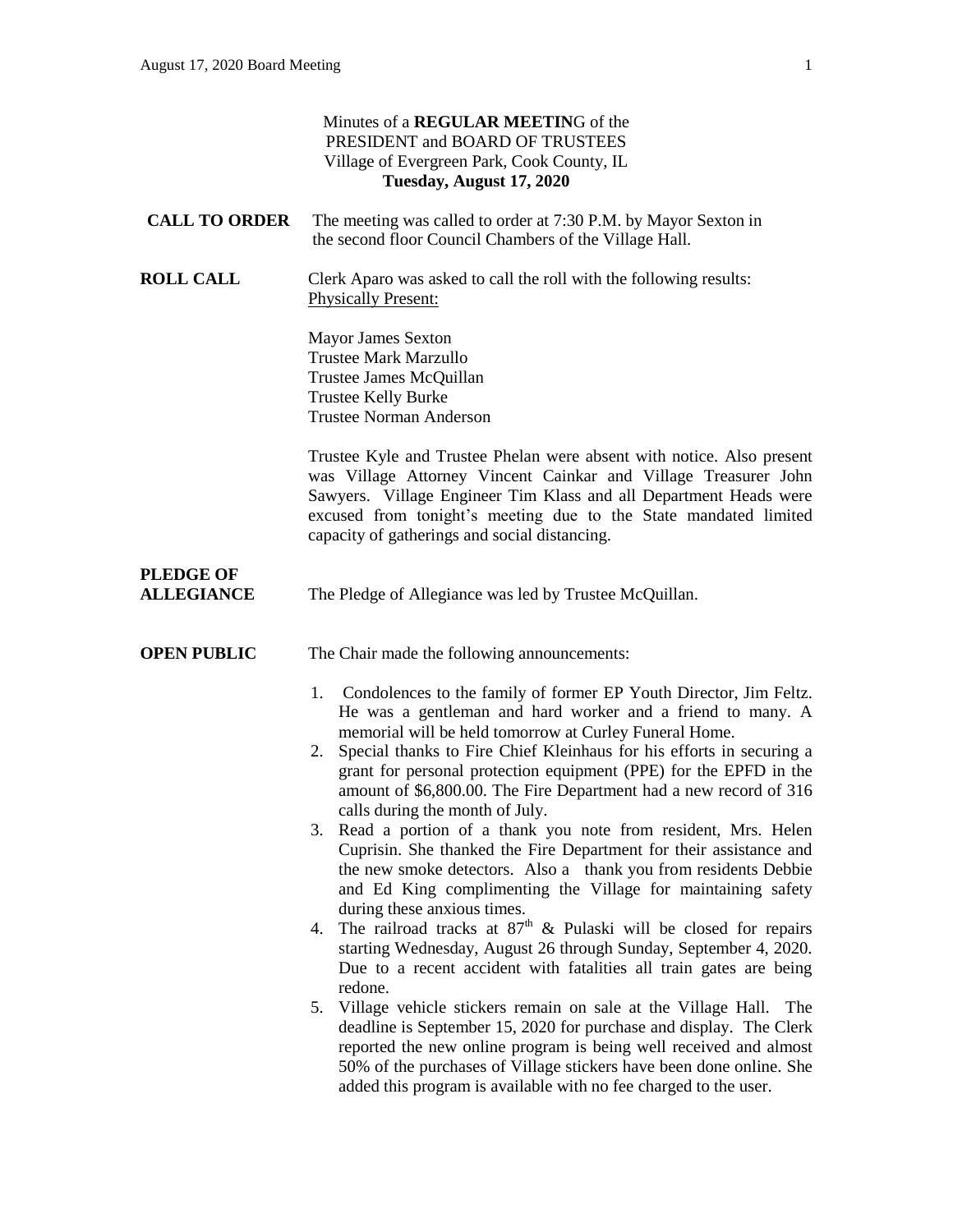| 6. Monday, September 7, 2020 the Village Hall will be closed for |
|------------------------------------------------------------------|
| observance of Labor Day. Regular hours resume on Tuesday, Sept.  |
| 8, 2020 from 9-5 p.m.                                            |

- 7. The next Board meeting will be held on Monday, September 21, 2020.
- 8. Waste collection reports July refuse 726 tons, recycling 155 tons and Yard Waste 252 tons.
- 9. CSX reports the Rockwell between  $87<sup>th</sup>$  & 99<sup>th</sup> sometime during the fall.
- 10. The Chair stated ComEd did a very poor job during the recent storms leaving many without power for days.

## **OPEN PUBLIC**

**REGULAR** 

**AUDIENCE** Mrs. Cuprisin, 9200 Block of Homan again thanked the EP Fire Department for assistance with new smoke detectors.

**AGENDA** Motion by Trustee McQuillan second by Trustee Marzullo to waive the reading of the minutes of the July 20, 2020 Regular Meeting by the President and Board of Trustees and approved as presented was passed by unanimous voice vote and so ordered by the Chair.

#### **RESOLUTION NO. 19-2019 &**

**RES. NO. 20-2019** Motion by Trustee Marzullo second by Trustee Anderson, to approve **Resolution NO. 19-2020** with expenditures of the General Corporate Fund of \$ 468,977.12 and the Water Management Fund in the amount of \$ 36,170.86 and the Capital Improvement Fund, \$ 31,241.33 and Street Bond Fund \$ 22,930.00 for a total of \$ 559,319.31. Upon roll call, voting YES: Trustees Marzullo, McQuillan, Burke and Anderson; voting NO: NONE. The motion was passed and so ordered by the Chair.

> Motion by Trustee Marzullo second by Trustee Anderson to approve **Resolution NO. 20-2020** with expenditures of the General Corporate Fund of \$ 123,485.99 and the Water Management Fund \$ 81,616.26 and the Capital Improvement Fund  $$2,163.00$  and the 95<sup>th</sup> Street TIF Fund,  $$$ 6,139.80 and Street Bond Fund, \$23,250.00 for a total of \$ 236,655.05. Upon roll call, voting YES: Trustees Marzullo, McQuillan, Burke, and Anderson; voting NO: NONE. The motion was passed and so ordered by the Chair.

# **VILLAGE COLLECTORS**

**REPORT** Motion by Trustee Marzullo second by Trustee McQuillan to approve the Village Collector's report in the amount of \$ 3,533,646.57 for July 2020 for information and file. The motion was passed by unanimous voice vote and so ordered by the Chair.

## **WATER COLLECTORS**

**REPORT** Motion by Trustee McQuillan second by Trustee Anderson to approve the Water Collector's report for August 2020 for information and file in the amount of \$ 795,923.58. The motion was passed by unanimous voice vote and so ordered by the Chair.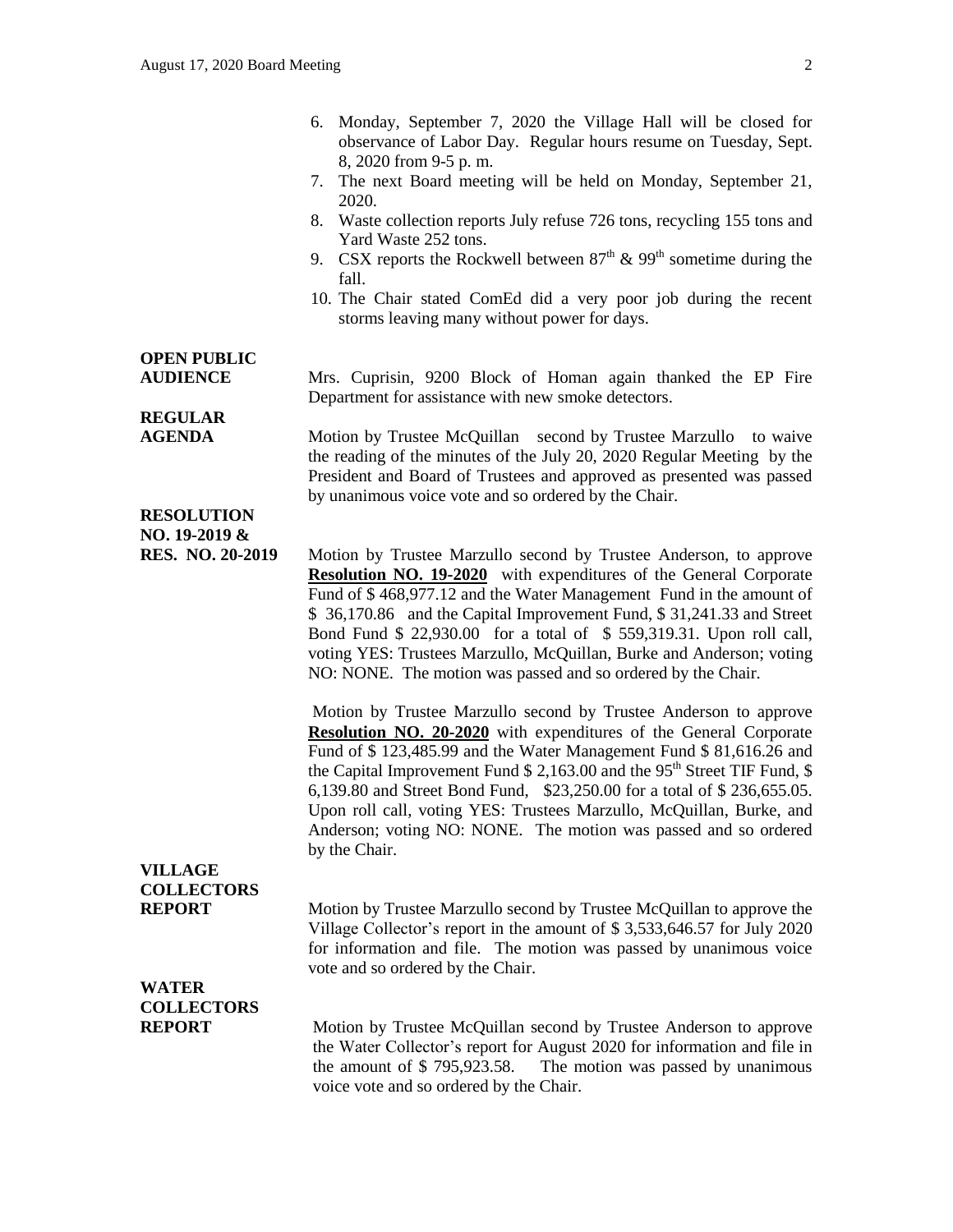# **TREASURER'S**

**BUSINESS** 

**REPORT** Motion by Trustee Anderson second by Trustee Marzullo to approve the Treasurer's Report in the amount of \$ 6,730,396.25 in the General Fund and \$ 4,737,758.20 in the Water Management Fund for July 2020 for information and file. The motion was passed by unanimous voice vote and so ordered by the Chair.

### **CERTIFICATES** Motion by Trustee Marzullo second by Trustee McQuillan to approve the business license regulation certificate for **O &A INVESTMENTS LLC, DBA D.A.'S DELI EVERGREEN PARK** to conduct a restaurant with a corned beef specialty located at 9611 S. Pulaski Avenue. Upon roll call, voting YES: Trustees McQuillan, Burke, Anderson, and Marzullo; voting NO: NONE. The motion was passed and so ordered by the Chair.

Motion by Trustee McQuillan second by Trustee Burke to approve the business license regulation certificates for **T-MOBILE LEASING, LLC AND T-MOBILE FINANCING, LLC AND T-MOBILE CENTRAL, LLC** to operate retail sales/cellular service store located at 2525 W. 95<sup>th</sup> Street, Suite 100. Upon roll call, voting YES: Trustees Burke, Anderson, Marzullo and McQuillan; voting NO: None. The motion was passed and so ordered by the Chair.

Motion by Trustee Marzullo second by Trustee Anderson to approve the business license regulation certificate for **ATRIUM HEALTH CARE SERVICES** to conduct a home health agency located at  $3112$  W.  $95<sup>th</sup>$ Street. Upon roll call, voting YES: Trustees Anderson, Marzullo, McQuillan and Burke; voting NO: NONE.

Motion by Trustee Anderson second by Trustee Marzullo to approve the business license regulation certificate for **MJG 360 CONSULTING GROUP, LLC** to operate a personal and business consulting firm located at 9500 S. Avers Avenue, Suite 5. Upon roll call, voting YES: Trustees Marzullo, McQuillan, Burke and Anderson; voting NO: NONE.

Motion by Trustee Marzullo second by Trustee McQuillan to approve the business license regulation certificate for **SEAFOOD JUNCTION (former Bubba's Chicken)** to conduct a seafood boil, steak and chicken take out only shop located at  $2511 \text{ W}$ .  $95^{\text{th}}$  Street. Upon roll call, voting YES: Trustees McQuillan, Burke, Anderson and Marzullo; voting NO: NONE.

## **ORDINANCE**

**NO. 7-2020** Motion by Trustee Marzullo second by Trustee Burke to approve **ORDINANCE NO. 7-2020,"AN ORDINANCE OF THE VILLAGE OF EVERGREEN PARK APPROVING A REAL ESTATE SALE CONTRACT FOR THE SALE OF THE PROPERTY LOCATED AT 2740 WEST 98TH STREET, EVERGREEN PARK, ILLINOIS."**  The Chair noted the ordinance prohibits the building of a residence. The empty lot will be purchased by the adjacent property owner for the purpose of building a new garage. The sale price was \$5,500. Upon roll call, voting YES: Trustees Burke, Anderson, Marzullo, and McQuillan; voting NO: NONE.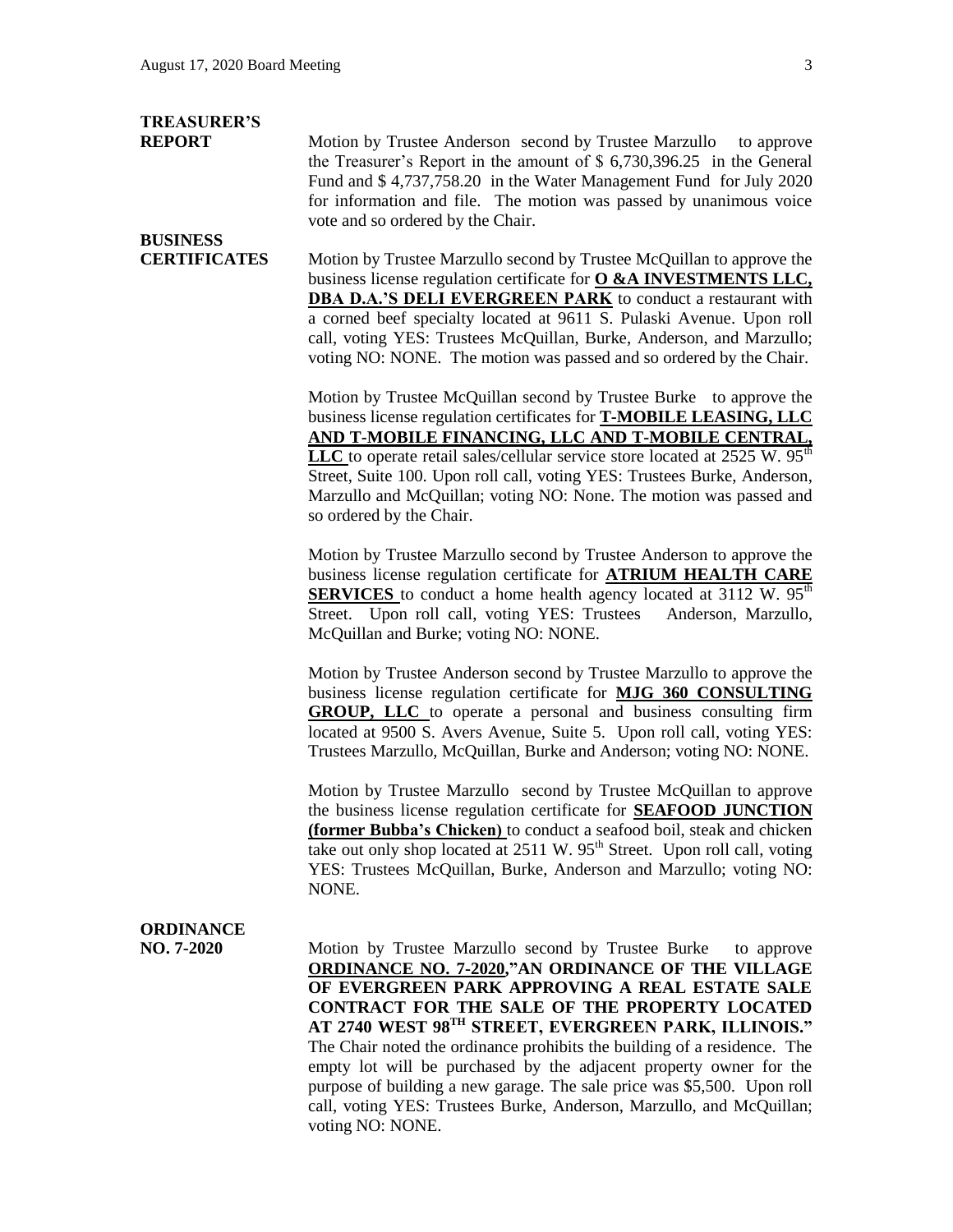#### **ORDINANCE**

**NO. 8-2020** Motion by Trustee McQuillan second by Trustee Anderson to approve **ORDINANCE NO. 8-2020 "AN ORDINANCE OF THE VILLAGE OF EVERGREEN PARK APPROVING AN INTERGOVERNMENTAL AND SUBRECIPIENT AGREEMENT WITH THE COUNTY OF COOK, ILLINOIS, FOR CORONAVIRUS RELIEF FUNDS IN THE ALLOCATION AMOUNT OF \$ 365,193.77."** Upon roll call voting YES: Trustees Anderson, Marzullo, McQuillan and Burke; voting NO: NONE. The Motion was passed and so ordered by the Chair.

**COVID**

**RELIEF REPORT** The Chair stated he receives daily numbers regarding COVID with EP at 4.5%. There were (13) thirteen deaths reported with all of them over 60 years old and (7) seven of those over 80 years old. He commended Health Officer, Geoffrey Layhe for a succinct letter sent to all village establishments serving food and drinks regarding COVID precautions. He also thanked residents and business for their continued vigilance. He asked for any questions, there were none.

#### **BUDGET & TAX DISCUSSION**

The Chair stated Treasurer Sawyers has reported almost a one (1) million dollar loss in revenue projections. Treasurer Sawyers stated it will be a struggle next year and revenue enhancements should be investigated. The Chair noted seven (7) squad cars are still needed for the Police Department. Capital spending has been ceased for the time being. Yet, these are necessary items to provide service. A brief discussion took place regarding the .25 percent of sales tax that can be utilized. This is not on groceries or drugs but general merchandise. Mr. Sawyers explained this would be an additional 25 cent tax per \$100 of sales. Trustee Marzullo requested a list of surround suburbs and their tax rates. Mr. Sawyers noted most of our peer group are already at the maximum. The Chair asked the attorney to prepare the Ordinance for the next meeting, September 21, 2020.

# **GAMING**

**DISCUSSION** The Chair noted he has received (3) three letters from various business owners regarding allowing gaming licenses in certain establishments. A discussion took place regarding restrictions, State standards, precautionary measures and possible revenues. Currently, the American Legion has the only gaming license. The Chair asked the Trustees to think about this issue adding future discussions will be held before any action is taken.

## **PROCLAMATION**

**PAYROLL** Motion by Trustee McQuillan second by Trustee Marzullo to approve the *Proclamation declaring the week of September 7-11, 2020 as National Payroll Week*. The Chair complimented the Village Payroll Clerk, Judy Phelan for her hard work and dedication. The motion was passed and so ordered by the Chair.